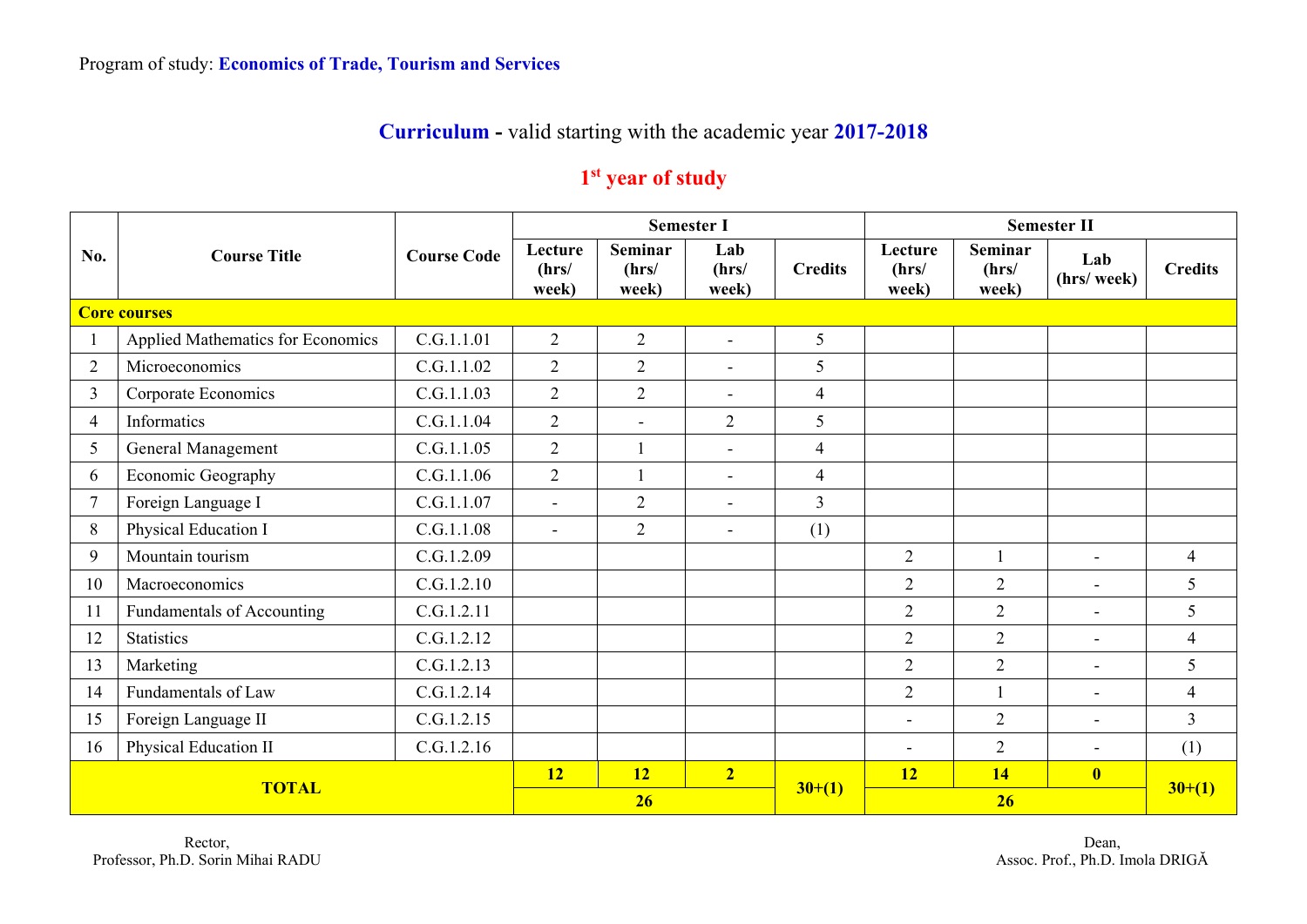## Program of study: **Economics of Trade, Tourism and Services**

| 2 <sup>nd</sup> year of study |  |  |
|-------------------------------|--|--|
|                               |  |  |

|                  |                                                                  |                          |                           | <b>Semester III</b>              |                          |                | <b>Semester IV</b>        |                                  |                          |                |  |
|------------------|------------------------------------------------------------------|--------------------------|---------------------------|----------------------------------|--------------------------|----------------|---------------------------|----------------------------------|--------------------------|----------------|--|
| No.              | <b>Course Title</b>                                              | Course<br>Code           | Lecture<br>(hrs/<br>week) | <b>Seminar</b><br>(hrs/<br>week) | Lab<br>(hrs/<br>week)    | <b>Credits</b> | Lecture<br>(hrs/<br>week) | <b>Seminar</b><br>(hrs/<br>week) | Lab<br>(hrs/<br>week)    | <b>Credits</b> |  |
|                  | <b>Core courses</b>                                              |                          |                           |                                  |                          |                |                           |                                  |                          |                |  |
|                  | Accounting of Trade, Tourism and Services                        | C.G.2.1.01               | $\overline{2}$            | $\overline{2}$                   | ÷,                       | 6              |                           |                                  |                          |                |  |
| $\overline{2}$   | <b>Economics of Trade</b>                                        | C.G.2.1.02               | $\overline{2}$            | $\overline{2}$                   |                          | 6              |                           |                                  |                          |                |  |
| $\overline{3}$   | <b>Economics of Services</b>                                     | C.G.2.1.03               | $\overline{2}$            | $\overline{2}$                   | $\overline{\phantom{0}}$ | 6              |                           |                                  |                          |                |  |
| $\overline{4}$   | Fundamentals of Commodity Science                                | C.G.2.1.04               | $\overline{2}$            | $\overline{2}$                   | $\blacksquare$           | $\overline{4}$ |                           |                                  |                          |                |  |
| 5                | Foreign Language III                                             | C.G.2.1.05               |                           | $\overline{2}$                   |                          | $\overline{2}$ |                           |                                  |                          |                |  |
| 6                | Physical Education III                                           | C.G.2.1.06               | $\blacksquare$            |                                  | $\blacksquare$           | (1)            |                           |                                  |                          |                |  |
| $\tau$           | <b>Business Law</b>                                              | C.G.2.2.07               |                           |                                  |                          |                | $\overline{2}$            |                                  | $\overline{a}$           | $\overline{4}$ |  |
| 8                | Econometrics                                                     | C.G.2.2.08               |                           |                                  |                          |                | $\overline{2}$            | 2                                |                          | $\overline{4}$ |  |
| 9                | <b>Economics of Tourism</b>                                      | C.G.2.2.09               |                           |                                  |                          |                | $\overline{2}$            | $\overline{2}$                   | $\overline{\phantom{0}}$ | 6              |  |
| 10               | Finance                                                          | C.G.2.2.10               |                           |                                  |                          |                | $\overline{2}$            | $\overline{2}$                   |                          | 6              |  |
| 11               | Commercial Communication                                         | C.G.2.2.11               |                           |                                  |                          |                | $\overline{2}$            | $\overline{2}$                   |                          | $\overline{4}$ |  |
| 12               | Physical Education IV                                            | C.G.2.2.12               |                           |                                  |                          |                | L,                        | $\mathbf{1}$                     | $\overline{\phantom{0}}$ | (1)            |  |
| 13<br>Internship |                                                                  | C.G.2.2.13               |                           |                                  |                          |                |                           |                                  | 90h                      | $\overline{3}$ |  |
|                  | <b>Elective courses</b>                                          |                          |                           |                                  |                          |                |                           |                                  |                          |                |  |
| 14.1<br>14.2     | Expeditions and Insurance for Passengers and Goods/<br>Transport | C.G.2.1.14<br>C.G.2.1.15 | $\overline{2}$            |                                  | $\overline{a}$           | $\overline{3}$ |                           |                                  |                          |                |  |
| 15.1<br>15.2     | Electronic Commerce /<br>Internet Technologies for Business      | C.G.2.1.16<br>C.G.2.1.17 | $\overline{2}$            |                                  | $\overline{2}$           | $\overline{3}$ |                           |                                  |                          |                |  |
| 16.1             | Ecotourism and Rural Tourism /                                   | C.G.2.2.18               |                           |                                  |                          |                | $\overline{2}$            | $\overline{2}$                   | $\blacksquare$           | $\mathfrak{Z}$ |  |
| 16.2             | Tourism Resources and Tourist Destinations                       | C.G.2.2.19               |                           |                                  |                          |                |                           |                                  |                          |                |  |
|                  | <b>Optional courses</b>                                          |                          |                           |                                  |                          |                |                           |                                  |                          |                |  |
| 17               | Office Technologies                                              | C.G.2.1.20               | (1)                       | $\blacksquare$                   | (1)                      | (3)            |                           |                                  |                          |                |  |
| 18               | <b>Quality Management</b>                                        | C.G.2.2.21               |                           |                                  |                          |                | (1)                       | (1)                              | $\blacksquare$           | (3)            |  |
| <b>TOTAL</b>     |                                                                  |                          | 12                        | <b>12</b>                        | $\overline{2}$           | $30+(1)$       | <b>12</b>                 | 12                               | $\overline{\mathbf{0}}$  | $30+(1)$       |  |
|                  |                                                                  |                          |                           | 26                               |                          |                | 24                        |                                  |                          |                |  |